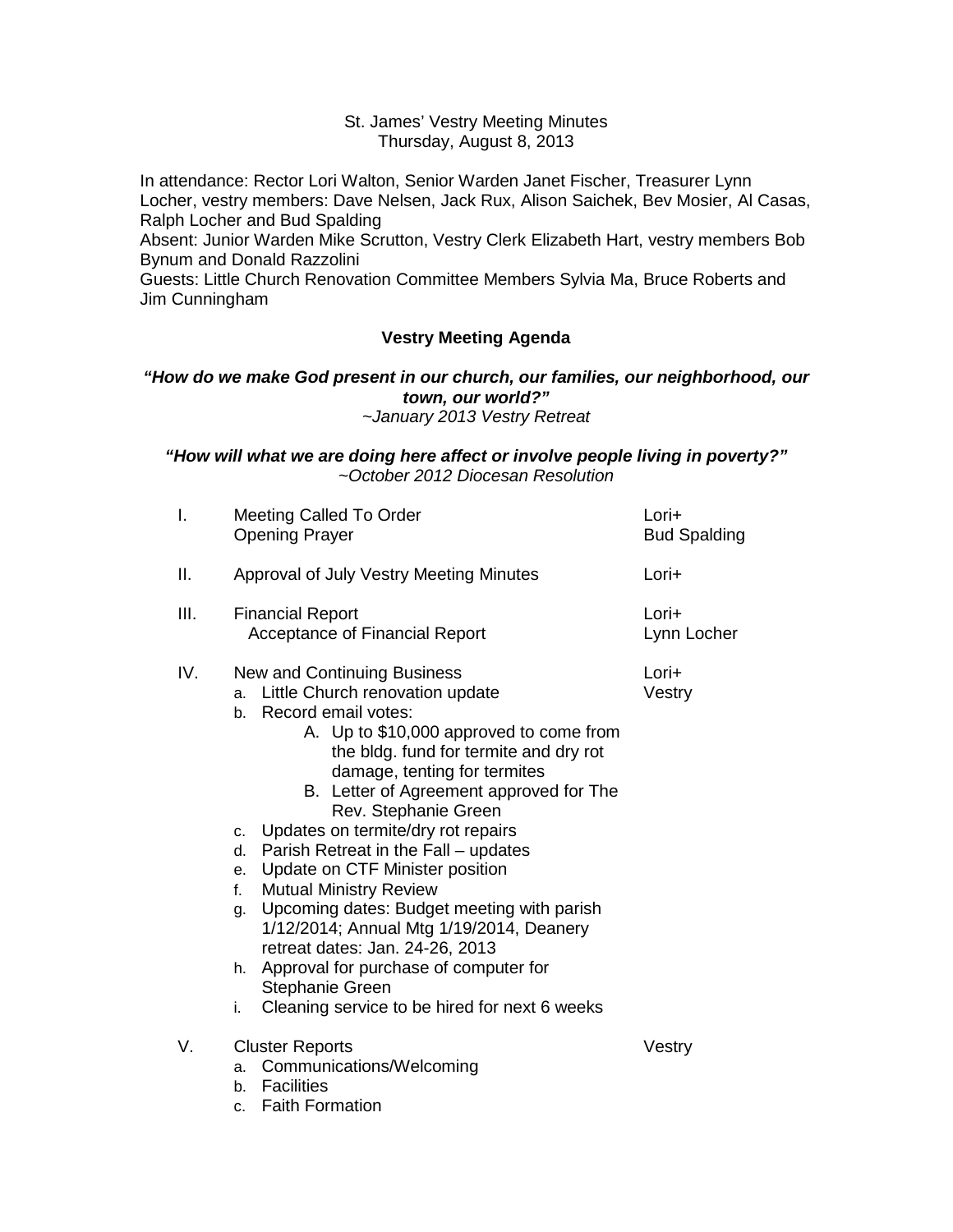- d. Parish Life
- e. Social Ministries/Congregational Care
- f. Lead Team

| VI.                          | Rector's Report              | Lori+               |
|------------------------------|------------------------------|---------------------|
| VII.                         | <b>Acceptance of Reports</b> |                     |
| Meeting Adjourned / Compline |                              | <b>Bud Spalding</b> |

**\*\*\*\*\*\*\*\*\*\*\*\*\*\***

I. Lori Walton called the meeting to order, and Bud Spalding led the opening prayer.

II. July 2013 Vestry Meeting Minutes

- No corrections:
- Motion was made to accept the July 2013 vestry meeting minutes. Moved by Janet Fischer, seconded by Bud Spalding. Approved.

III. Preliminary Financial Reports

- Lynn Locher asked us to accept the final June financial reports that were sent out after the June 2013 vestry meeting. Moved by Jack Rux, seconded by Al Casas. Approved.
- We will need to do the same thing again next month when final tallies for July have come in.
- Preliminary July financial reports were reviewed. We continue to be doing fine.
- Gail Blalock wrote a blurb for the newsletter about keeping up with pledges.
- All of VBS bills should have been paid out of special interest. Will look into that.
- Equipment rental will average out by the end of the year.
- On the income side, use of church is doing real well. The church will soon have a new renter (see below).
- The only reason that pension is over budget is because we pay it quarterly.
- Auto expenses are up because Lori made many Stanford visits, which is not just mileage but also bridge and parking.

IV. New and Continuing Business

- The Little Church: Sylvia Ma reported that the Little Church Renovation Committee had 4 bids for roof repair and for mold and asbestos removal and noise abatement. Jim Cunningham made magnificent blueprints of the little church with plans re: what needs to be done. Beautiful work, Jim. Thank you to Bruce Roberts and Jim Cunningham for going to the city and showing them what we need and also for getting the bids.
- Bruce Roberts described the two top bids: Dickens Thomas Construction and Cowan Construction. The "+20%" is an "in case" amount if costs need to go over expected. Both companies specialize in remodels. Both are bonded with years of experience. Both sub-contract. Both have done great work according to the references Bruce and Jim checked out. Both could start fairly soon. Both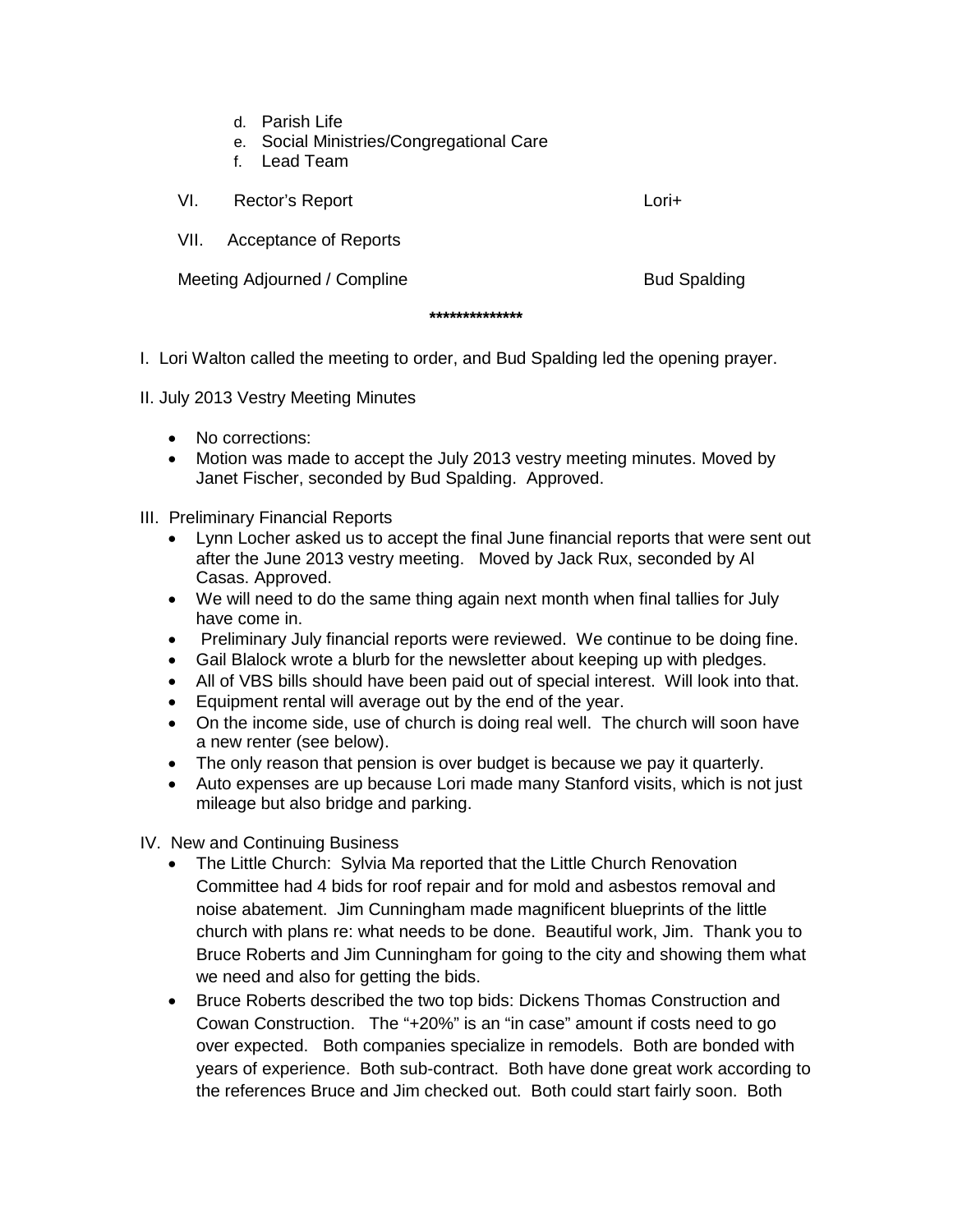companies want the same amount to start up. (Final payments are made after the liens are released.)

- Cowan included an additional \$85/hour if the dry rot is extensive.
- Janet Fischer asked if they would do asbestos removal. Didn't see it on the bids.
- Jim Cunningham said "no." Bruce Roberts said we are under "threshold" for obligatory removal. The advice given was to cover it rather than remove it. It's confined inside the heater room. Covering it would be safe.
- Al Casas asked about the sloping. Bruce Roberts said the sloped roof will be on both sides so it will look even, although actually one side is shorter.
- Janet Fischer -- who used to work in insurance -- commented that if Dickens Thomas let his insurance lapse that's a red flag. Others agreed.
- Lori asked about the heater. There is language about noise abatement. Will it really be quieter?
- Bruce Roberts said that is the hope. One contractor wanted to take some pieces up to Berkeley and get replacements. Another wanted to change the fan speed. A third had yet another idea. There was a range of potential strategies.
- Jim Cunningham said they settled on lining the plenums and reducing the motor speed. The furnace is actually oversized for that space. So they can cut back a bit.
- Bud Spalding said the termite eradication project will be underway at the same time. Will that create any conflict? Bruce Roberts didn't see a problem.
- Bruce Roberts wanted to make a statement. He alleged that he's been losing sleep because a vote was taken before all the information was in and it was a close vote. That's why the committee decided to bring it to us for another vote. Both contractors are competent and Bruce doesn't have a favorite, but he will sleep better if we make the decision.
- The committee considered many criteria, which they have summarized on a chart for us, so we have all the info with which to make an informed decision.
- Janet moved that we accept the bid from Cowan Construction for an amount not to exceed \$30,500. Bud seconded it. Discussion.
- Janet amended her motion to include the additional fee Cowan requested if there is extensive dry rot. Bud seconded again.
- The vote was unanimous in favor of Cowan Construction.
- Bruce Roberts and Jim Cunningham went to the city today to try to rush the permit process. If they'd had an appointment they might have been able to do it, but now they are being told it could take up to 15 days. They are hoping the process will be expedited.
- Sylvia Ma asked about our tenants.
- Lori said the church now has 3 tenants. Two Philippine churches and now the Ohlone College choir on Tuesday nights. The Ohlone choir is the  $3<sup>rd</sup>$  renter referenced above. The tenants may need to be pushed to clean out the sacristy. They have 20 years worth of stuff in there.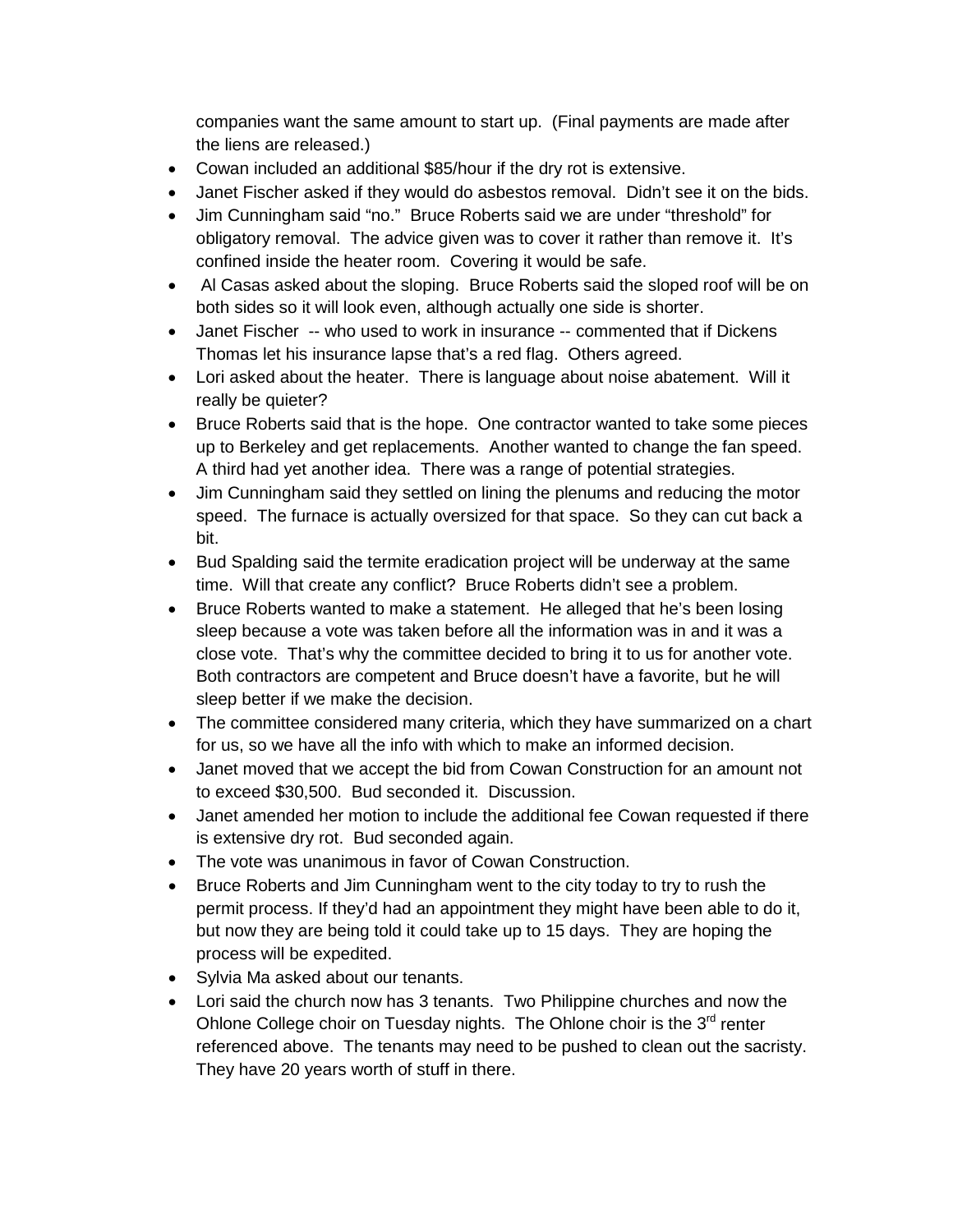- Also they need to be told that they can use the main church if they can't use the Little Church on any particular day because of this project. And of course we use the Little Church on Wednesday mornings, so we might need to make some adjustments one Wednesday, too.
- Sylvia asked for an email to be sent saying this will happen within the next month and then when we have the exact dates we can let them know the specifics.
- If it's not OK for them to use the Little Church one day, we can make that obvious, too, by putting yellow tape across the door and a sign telling them to go to the main church.
- Al Casas suggested that Facilities could help pay for the roof. Janet said that would be the third time we've paid for the roof. Lori said it's a renovation not maintenance.
- Lori is cautious because our building fund is being hit with unexpected expenses. Janet Fischer said we will "ponder" which fund should be used for this purpose.
- Allison asked if there is any temporary storage the tenants could use for the duration of the project.
- Lori said there might be temporary space in the choir room because that was recently cleared out of everything that is not choir related.
- Bruce Roberts suggested that maybe they could clean their stuff out and then only put back what they really need.
- Dave Nelsen asked Jim Cunningham if Cowan's price is a good price from his experience. Jim said it is reasonable
- Jim said Cowan is listed as a preferred contractor. Jim feels good about him. (He trained him.)

Let the minutes reflect that two email votes were taken since our last meeting:

- A. Up to \$10,000 approved to come from the bldg. fund for termite and dry rot damage, as well as termite eradication.
- B. Letter of Agreement approved for The Rev. Stephanie Green

Termite and Dry Rot Damage

• It's going to happen this month. Hopefully the next report will say, "It's done."

Parish Retreat Updates

- There has been ongoing conversation with Rob Moss. He has submitted an outline. Some tweaking was done to fit with the specific needs and interests of our parish. He's great to work with.
- Lots of pieces need to be put in place. We need people's help with tasks on the list. Think about how we as vestry members can help in advance.
- Vestry members also need to talk up this retreat. We want as many people as possible to come.
- Now working on Rob Moss' flight arrangements and accommodations.
- Janet Fischer will handle registration. Need someone for coffee and snacks in the morning and in the afternoon. Also need someone to do a catered lunch. It could be more formal or something like Togo's. And we need room set-ups.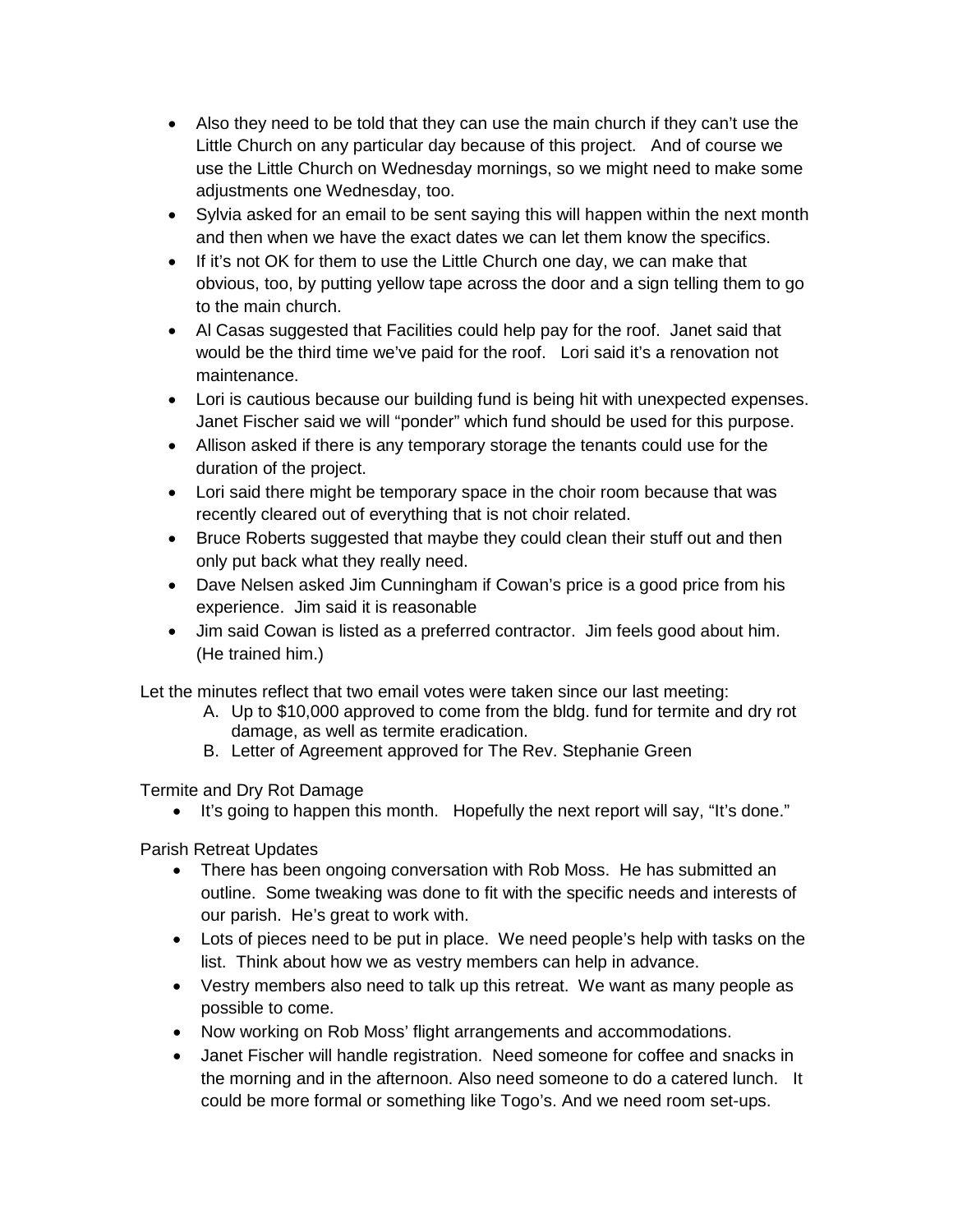- Lori wants to make sure Bud Pearson is included for AV needs.
- The vestry will all be there except the Lochers and Bev Mosier, who have prior commitments.

The Rev. Stephanie Green has been hired.

- Stephanie's first day on the pay roll is August  $12<sup>th</sup>$ .
- Her first Sunday will be Aug  $18<sup>th</sup>$ .
- She is going by Stephanie Green, even though some documents say Stephanie Green Tramel, because that is still her legal name. She is in the process of transitioning.
- Stephanie will preach and preside at the St Francis service.
- We need to approve her housing allowance and the purchase of her computer.
- Lori moved that we set the housing allowance at \$4,600. (See Appendix B)
- Mike Scrutton has requested that we take up to \$1400 from CTF start up allocation for Stephanie's laptop, printer and any other necessary equipment.
- Dave Nelsen so moved and Bev Mosier seconded. Unanimously approved.
- Bud said we need to change the locks on Stephanie's new office. Stephanie is concerned about security. Two issues: one is security and the other is the microphones that are currently stored in there. We could just make it an L3 key, which is more limited (everybody has an L2, it seems). But then what do we do about the microphones? Could move the microphones to another location, but they do need to be locked.
- The sacristy is locked. Dave Nelsen will email Bud Pearson about that.
- Can we rekey that office to be an L3 and can we get a couple more L3 keys? Bud Spalding will do it. Will take care of it next week before the  $12<sup>th</sup>$ .
- Dave Nelsen wondered about the door itself. It doesn't work very well. Bud will have someone look at it.
- Take that money out of building fund? Yes

Mutual Ministry Review

- Caroline McCall will do our MMR. Janet passed out a handout outlining the purpose of the MMR and listing the questions we need to be ready to answer.
- September  $5<sup>th</sup>$  is the day we agreed on to do this. We will start at 6:30 and begin the meeting while we eat.
- Lori suggested that we take notes as we think about these questions.
- Janet said the emphasis is on "mutual". They want to see if we are on track with our goals.

Upcoming Dates

- The budget meeting with the parish 1/12/2014
- The Annual Meeting 1/19/2014
- Vestry and Deanery retreat dates: Jan. 24-26, 2013

Cleaning Service for the Next 6 - 8 weeks

- Lori told each of the 4 bidders that we are looking for temporary help right now, but it might turn into more later
- VFMS (Veronica) got some bad reviews on YELP. She didn't include everything in her bid, either. Low bid, but Lori was not comfortable.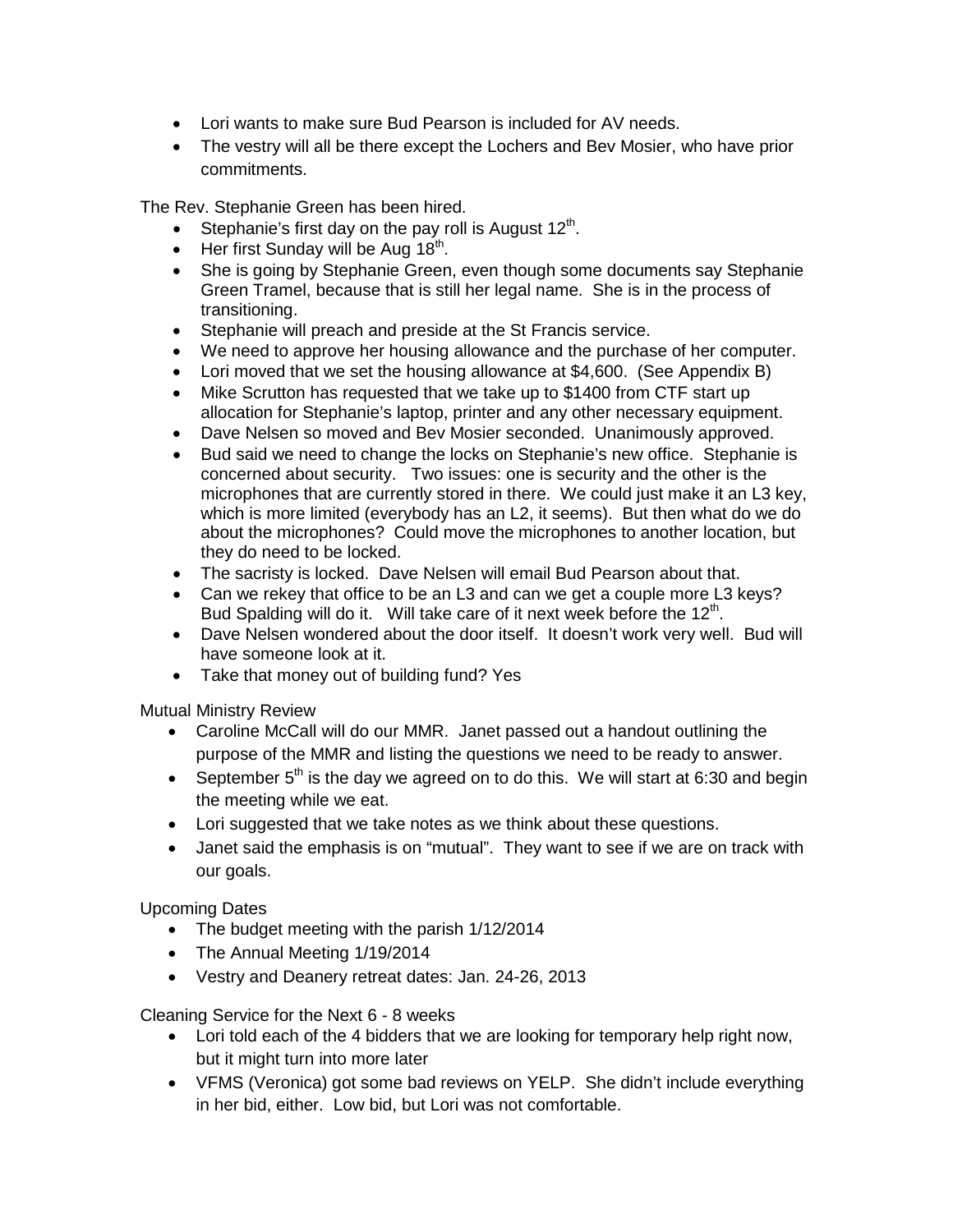- XKWIZIT was way too high. Lori was surprised because he was so nice.
- So, two left. Fernando and ShineBrite. Lori wasn't comfortable with the women from ShineBrite. Fernando was recommended by Jenifer Carini.
- Fernando works only at night. There were concerns about it being too dark at night. Could it be 6PM? Lori said yes. We can arrange to have it done then.
- Bud Spalding said that Fernando seems like a good option, but we would need to make sure he was aware of the need to keep all doors closed and locked. Bev Mosier said if he usually works in office buildings, he should be aware of keeping doors locked.
- We'd have to give him an L2 key, not an L3 key.
- Bev Mosier moved and Janet Fischer seconded that we hire Fernando.
- Lori needs somebody to contact the people we will not go with. Then somebody to contact Fernando or his wife and arrange a meeting with him to show him where the supplies are. Should start Friday (a week from tomorrow).
- Janet Fischer will contact the rejected bids.
- Al Casas will call Fernando tomorrow and arrange a meeting. Show him where the supplies are. If we don't have something, he can tell David and David can order supplies.
- Fernando needs to do the parish hall first (just mop). And the bathrooms in this building. But then it will be messed up again after NA leaves. Maybe Sat?
- Lori thinks we just need to go with Fridays. It's temporary. If NA makes a mess, so be it.
- And what about yard maintenance? Bud Spalding will come by and water the lawns. Lori suggested that he check in with Sandra to make sure they're not both doing it
- At the next vestry meeting we will discuss if we want to hire a new sexton or contract with a company. Lori did a survey of churches around to see what they do. St. Clare's just has a contractor. Others have sextons. It's a hard job to fill, because it is part-time and menial labor.
- It might be cost effective to go with contractors. But the cost would be a bit higher than the current bids, because there would be additional things we'd want done monthly, e.g., windows.
- V. Reports and Acceptance of Reports
	- Communication/Welcoming as submitted. Lori said that they may need to do some banner changes that Art used to do.
	- Facilities three additions to the report. Ordered 5 new locks today. Tomorrow the hood extinguishing system will be installed. And they bought a new engraver.
	- Faith Formation as distributed. Bev Mosier asked for an electronic copy to include with the minutes.
	- Parish Life as submitted. Lori said should also mention women's retreat --not just men's. Lori also wondered about the Food and Fellowship dinner.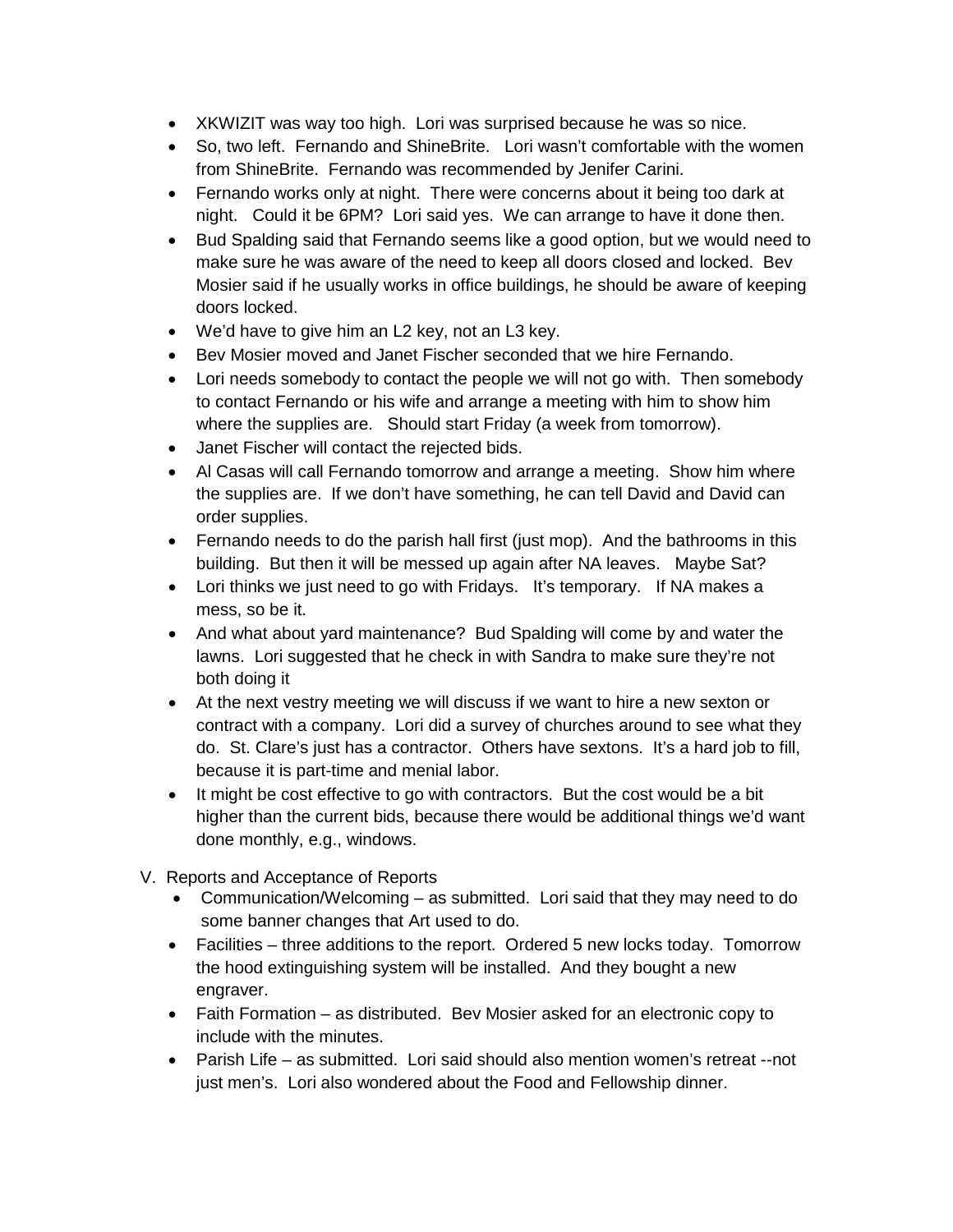- Lori said that these reports are historical documents of the church. We don't have to follow a particular format, but we do need to be thorough. Whatever happened between the previous vestry meeting and current vestry meeting should be reported on.
- Social Ministry and Congregational Care as submitted. Discussion re: Sacred Space coordinator. Ramsamy family is doing it this August. But Lori said that if others don't want to pick it up, we may need to consider letting it go. Bev Mosier said she would be the temporary coordinator starting in September (since the Ramsamy family has August covered) until we can find someone.
- Sept 8, Oct 13, Nov 10, and Dec 1 are the Sacred Space commitments we have now.
- We have the same issue with coffee hour. Very few people are signing up. At St. Mark's everyone was automatically put down for coffee hour. Two families were partnered and scheduled. Each family was on the schedule for about once a year.
- Allison will talk to people at the 8:00 services. The suggestion was made that we should walk around with a clipboard and sign people up one-on-one.
- Lead Team as submitted
- Rector's report as submitted

Dave Nelsen moved and Jack Rux seconded approval of all the reports. Approved.

September  $12<sup>th</sup>$  is the next vestry meeting. It's a potluck. Allison will coordinate that. Thank you Allison. Don't forget Sept. 5<sup>th</sup> for the MMR, too.

# **APPENDIX A: CLUSTER REPORTS**

# **Communication and Welcoming Cluster Report: Aug. 7, 2013**

The Window Newsletter – Our monthly publication, while a great window to our parish's life and our various missions, has been beset with problems in timely production in recent months. This month numerous problems combined to delay the printing of the August issue for several days.

Each month where there have been problems those problems have been different. This month they appear to have been in communication, computer problems (including a nasty virus that infected this month's chief designer's computer) and ongoing health issues.

A meeting, it is hoped, can be held in the next few weeks on improving how the newsletter team can work better together. This meeting would include the three newsletter designers who rotate over three months taking the lead on producing one month's issue., Dave and Jack of this cluster of the vestry would attend, as well as others who contribute and/or oversee the Newsletter's content.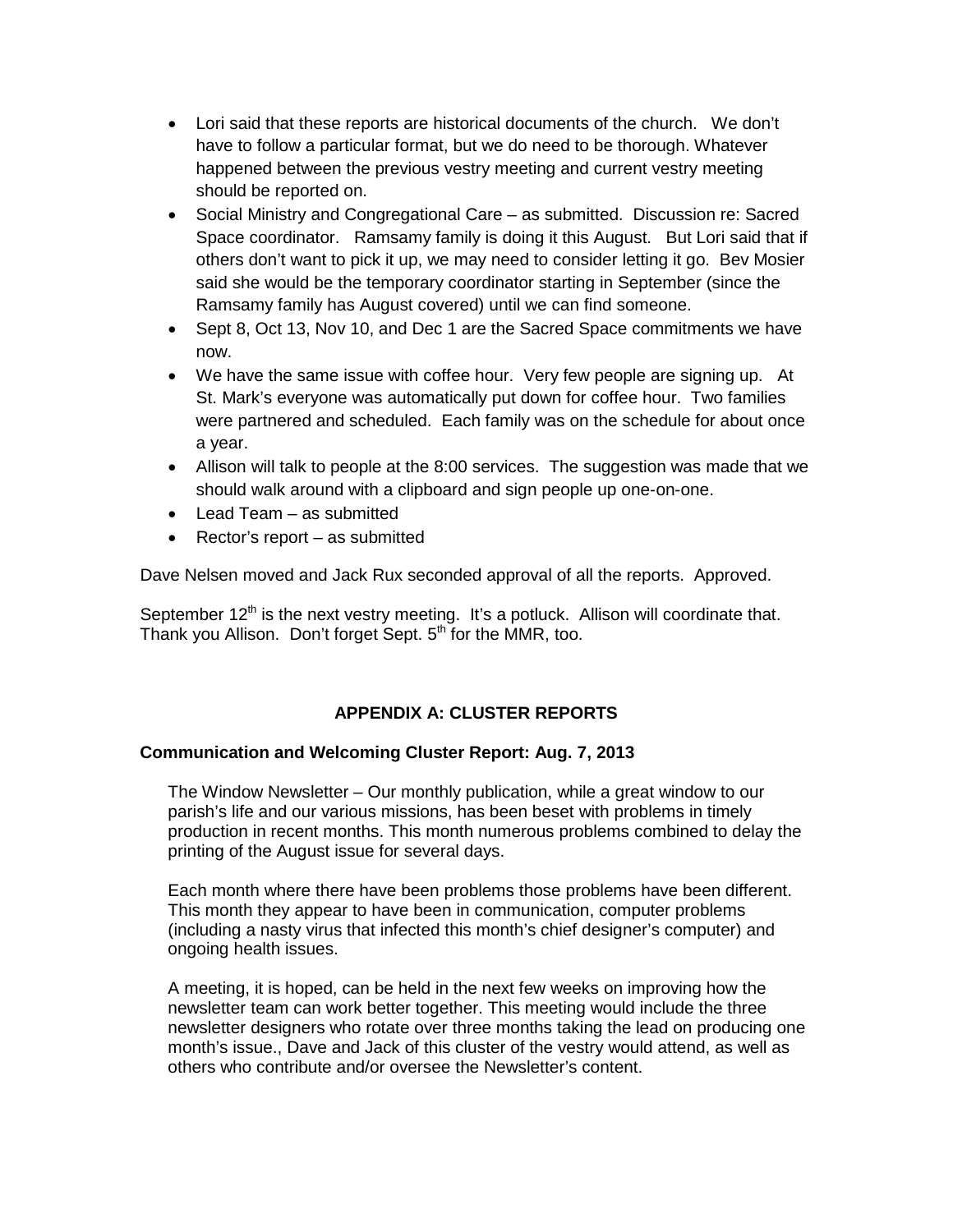One particular problem this month was this month's chief designer did not know she had this month's issue to do until about July 26. She apparently had taken a "you've got August" message much earlier to mean Aug. 15-Sept. 1 working on the September issue.

Dave and Jack also hope to come up with a schedule that lists each lead designer out six months in advance and distribute it to all concerned by e-mail.

We also hoped to formulate a schedule of targeted times, not only the deadline of the 15<sup>th</sup> for submissions but also the time to have a review copy distributed to the volunteer proofreaders (ideally giving them 72 hours to make any needed improvements) and then a print time that will allow the printed issue to be distributed at church on the first Sunday of the month.

Normally that targeted print time would be the Thursday morning preceding the Sunday it would be distributed, so it that the printing would occur when the office administrator is on duty. However, with the administrator on vacation this week and the lead designer working to finish the August issue Wednesday P.M., Ralph Locher is planning to print it either Friday evening or Saturday morning.

Welcoming – The Greeters schedule has come together nicely. But volunteers come and go, one of the current eight has decided to step aside, and the group is down to seven. Dave has a few people in mind to approach about being a replacement.

Respectfully submitted,

Dave and Jack

### **Facilities**

The Activities of the Facilities group centered mostly around the Work Party and the development and finalization of a plan to eradicate a Termite problem in the main Church complex. The approval of funds to replace stolen equipment has been used to replace some of the lost equipment. The remaining will be purchased as needed.

The work party cleaned up the campus as best it could. Two significant water leaks from leaking water valves were repaired. Other repairs of lesser note were addressed.

A considerable amount of time was spent developing a termite eradication plan, seeking and evaluating bids, and initiating the program. A report will be filed.

On July 31, our Sexton, Art Gallardo, terminated his service to St. James. The immediate impact is anticipated to be minor. The Facilities Group will endeavor to maintain a satisfactory service level until a comparable level of service can be established.

Respectfully submitted, Bud and Al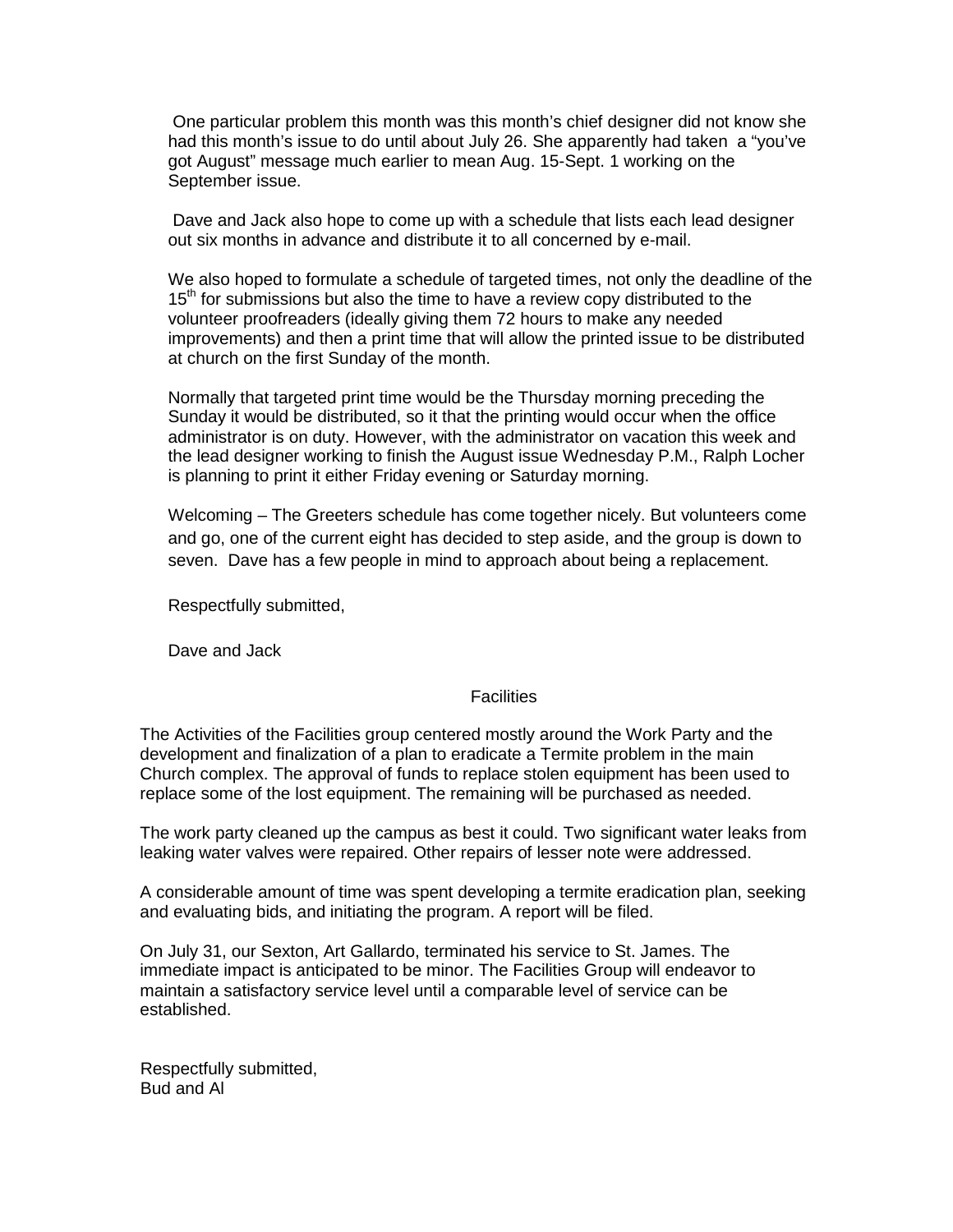# **FAITH FORMATION CLUSTER REPORT AUGUST 8, 2013**

- 1. Sunday School is still on break.
- 2. Vacation Bible School was fabulous. **[Christmas Fun at Vacation](http://saintjkids.blogspot.com/2013/07/christmas-fun-at-vacation-bible-school.html)  [Bible School](http://saintjkids.blogspot.com/2013/07/christmas-fun-at-vacation-bible-school.html)**



## Merry Christmas!

Our VBS week is well underway with 30 kids and over 20 adults in red t-shirts enjoying time together. While our mornings are made up of stories, music, games and crafts they are also built on relationships - kids meeting old friends, and making new ones, teens and adults spending time gluing and painting, cutting and coloring.

This week we are hearing the stories of the birth of Christ, and thinking about how the people in the stories watch and wait.



- 3. Lori and the Lead Team have already informed you of the hiring of The Rev. Stephanie Green to be our CTF Coordinator. Her first Sunday with us will be August  $18<sup>th</sup>$ .
- 4. The Faith Formation Committee is gearing up for fall programs. See the meeting notes on the reverse.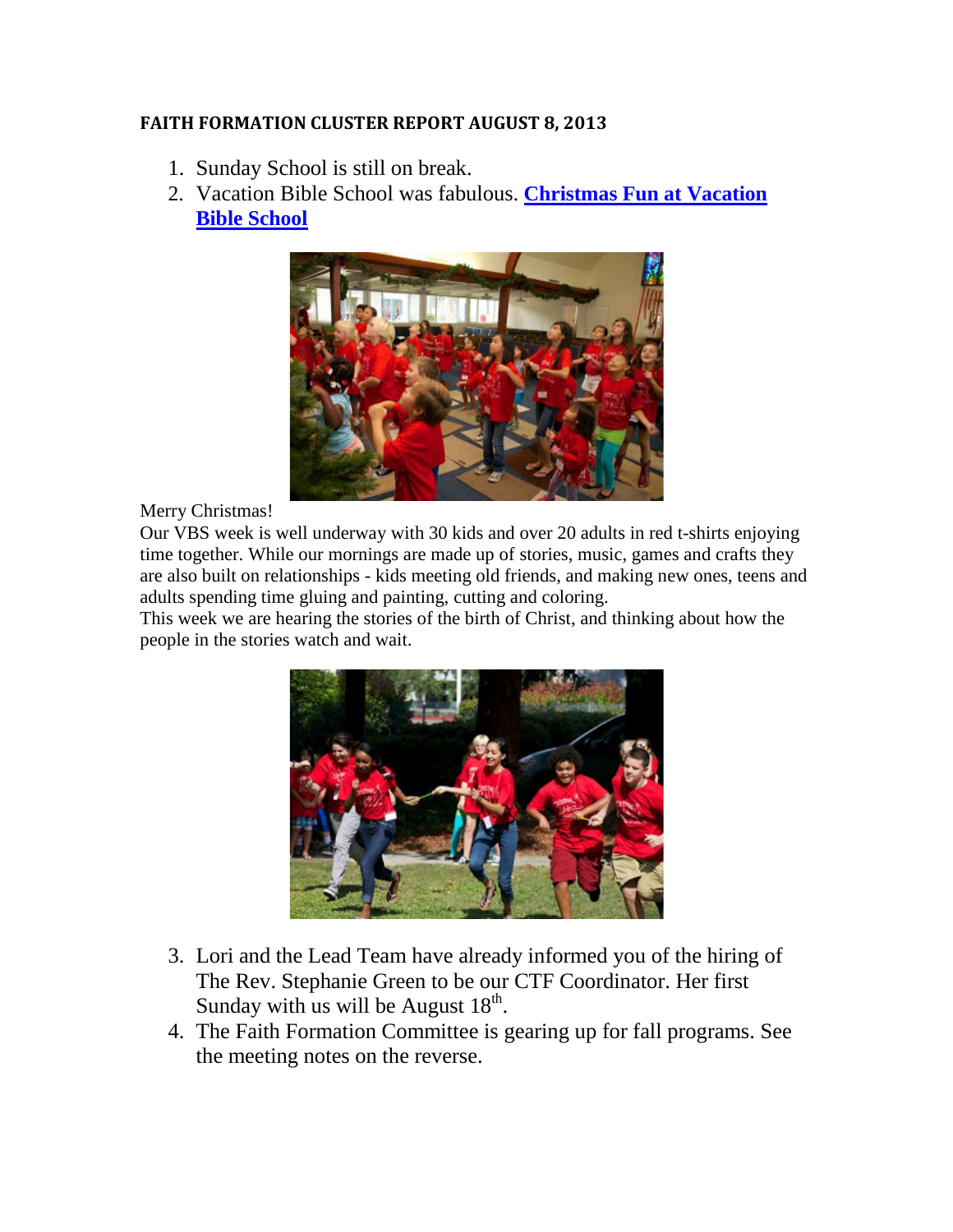# **FAITH FORMATION MEETING - NOTES AUGUST 5, 2013**

1. No regular meeting only Bruce and EJ attended.

2. September Schedule – Send me copy for the Window by Aug 13.

a. Ken Trant 9/1/13 – What can you do with your faith?

b. 9/8 No Class

c. Diocesan Resolutions 9/15/13 – EJ - Yes.

d. Feminist Mysticism and Images of God – Janet is on for it.

e. Obediance in Action – Jeanne **–** She is on for it.

3. October and November Classes

a. 10/6/13 No class due to All-Parish Retreat

b. Animate Faith series – Presenters to be decided – see schedule – Bruce to Preorder PARTICIPANTS BOOKS @ \$15 EACH – Needs to go in September Window so we can get folks to order participant books.

4. December classes

- a. No Advent Wreath class this year.
- b**.** Vestry Class –12/8

# c. **December 1 and 15 are open**

5. MOMS Presentation – Midwives on Missions of Service – donations will be sought – possible openings Dec. 1 and 15.

6. "A Place at the Table" received, Janet's movie, both DVD and Participant's guide. Other movie "The Way" available through Janet. Third movie not known. "The Other Side of Heaven" is not the third movie. Still looking. If we can make this a series it would done in January, February of 2014 in Epiphany.

7. "On Being" – two sessions of "SPIRITUAL HEROS" still available. Karen Armstrong "Freelance Monotheism; and Brother Thay " A Radio Pilgrimage with Thich Nhat Hanh." Possible 2 sessions on Brother Thay to introduce him to audience.

8. Book by Resa Alslan, Zealot: The Life and Times of Jesus of Nazareth – Janet is reading it.

9. "The God of the Old Testament" now available for us to use – one session available for Spring.

10. Episcopal Resource Center – Check it out.

11. Jeremy Taylor 2/22/14. Must have concrete OK by September. Bruce to Check with Johanne LaRocque.

12. Other Business –

a. Prayer next time EJ, and Bruce for poverty.

b. Parishioner suggested a race relations class(es). Note: Anti-racism Training September 6 and 7 at Church of the Epiphany, San Carlos, \$50 registration, DioCal. We can look into local classes as well.

- c. Basic Meditation outline Jim Cunningham
- d. Los Posadas Parish Life now in charge.
- e. Ava resigned from the committee.

13. *Next Meeting* September 9, 2013 at 5:30 PM in the Vestry Room

Submitted by Alison Saichek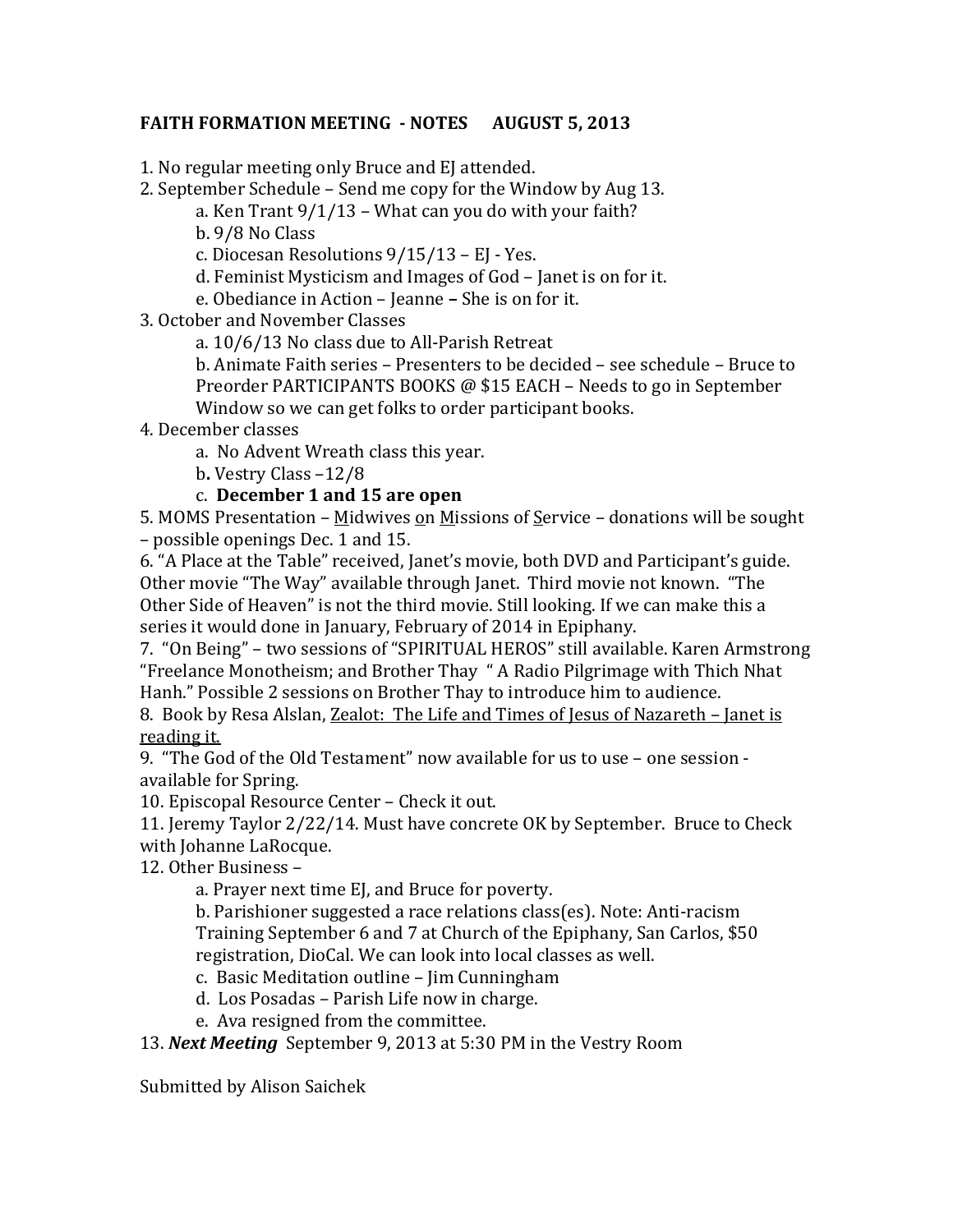## **Parish Life Bob Bynum and Ralph Locher**

## **Goals for 2013**

A. **On-going**

- **a. Continue support in the following areas…**
	- **Kitchen**
	- **Congregational Outreach**
	- **Congregational Activities…**
		- **1. Receptions & Memorials**
		- **2. Special Events – lead by outside sources**

## **Past Month's Activities**

- **St. James' Day:** This combined event with the two Filipino churches was well attended and appeared to have been enjoyed by all. The roasted pig was excellent and there was even a small amount of leftovers. Bob Bynum submitted an article for the August issue of *The Window* thanking all the volunteers.
	- o Notes for next year:
		- There was a long wait line for the pig as it had not been carved. If a pig is again on the menu, it should be carved ahead of time.
		- **There was just barely enough food for all.**

## **Projects & Activities - Updates**

**Coffee hour:** Bob and I will have to do more to encourage people to sign up for bringing in refreshments.

### **Upcoming Events**

 **Men's Trip:** The annual men's trip to Arnold will occur on August 15-18. Once again Gregg Feeney has done all the leg-work to make it occur.

> Social Ministries and Congregational Care Cluster Report - August 2013

The Prayer Shawl Ministry currently has plenty of prayer shawls on hand and another batch waiting to be blessed in the fall.

The Comforters Guild is working on blankets for the Linus Project, as described at: [http://saintj.com/wp/ministries/comforters/.](http://saintj.com/wp/ministries/comforters/) An ingathering is being planned for that in October.

Abode Kids will continue under the exceptional leadership of Jan Scrutton even after our new children, youth and families' minister, Rev. Stephanie Green, takes the reigns in other arenas. Jan and her gang work at Sunrise Village two nights per month. They typically do a story, craft and/or board games and a snack. Jan is grateful for the budget, which has enabled them to make things like clay beads and fleece pillows that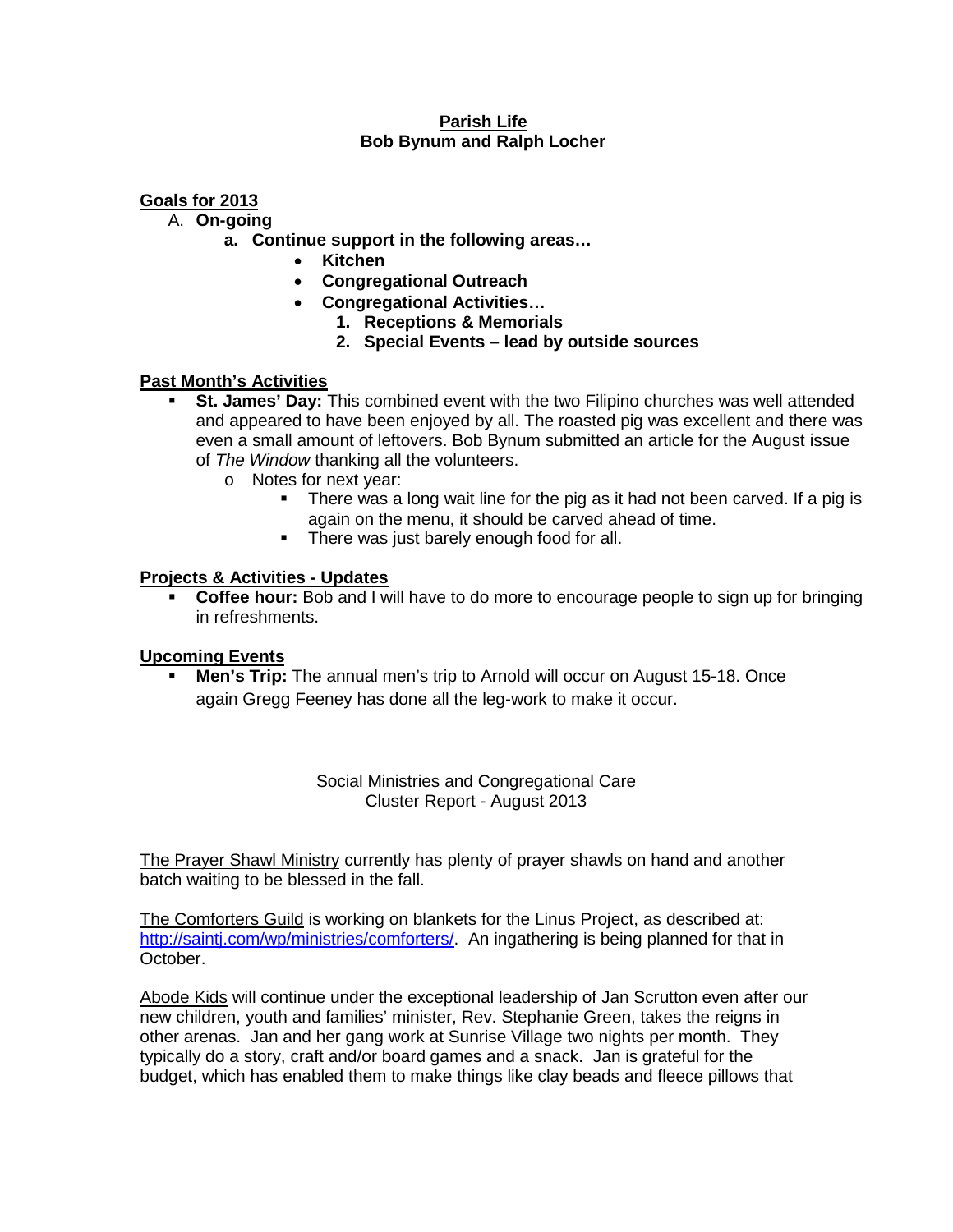the children can keep and take with them when they move into their new homes. The next visit will be on August 21 or 22.

Payless Shoe Drive - To date, they have collected about \$400 in donations for the new shoe outreach. Donations will continue to be accepted through the end of September. The gift cards will be delivered to Abode Services by Oct. 5th.

Sacred Space is still in need of a new coordinator. The following blurb went out in the newsletter and the weekly email, but there have been no responses to date:

#### **Sacred Space Coordinator Needed**

This exciting ministry of worshipping in a Hayward Park on **Sundays**, at **2:00pm** with the homeless is currently in need of a coordinator for the **St James'** contributions. The coordinator will oversee the preparation and distribution of sack lunches, once monthly, typically on the third Sunday. If interested, contact Bev Mosier at 971-218-2462 or [bevjcan@gmail.com.](mailto:bevjcan@gmail.com) 

Deaf Ministry: Our survey is completed and in the process of being sent out to all the churches in the diocese in order to determine how many deaf people are "out there" and what kinds of activities/services they might be interested in perhaps on a monthly (or other regular) basis, e.g., social events, study groups, education for children and/or youth, home visits, etc.

### Rector's Report Vestry Meeting, August 8, 2013

#### **Worship**

Held a small prayer service in the Memorial Garden to honor the life of Phyllis, Genore Schaaf's sister, on July 14.

Celebrated St. James' Day on July 21 with the congregation and the Philippine Independent Congregations. Thank you to Parish Life for coordinating the potluck.

Celebrated Vacation Bible School Sunday on July 28 at both services. Thank you to Bruce Roberts for taking all of the pictures, and to the Scruttons for helping to tell the story and creating the sermon slide show.

Co-celebrated at the Sacred Space Service with The Reverend Canon Stefani Schatz on August 4.

Created a preliminary preaching schedule for October through January.

Met with a couple to discuss blessing their marriage in September. This is a same-sex couple affiliated with one of our parishioners.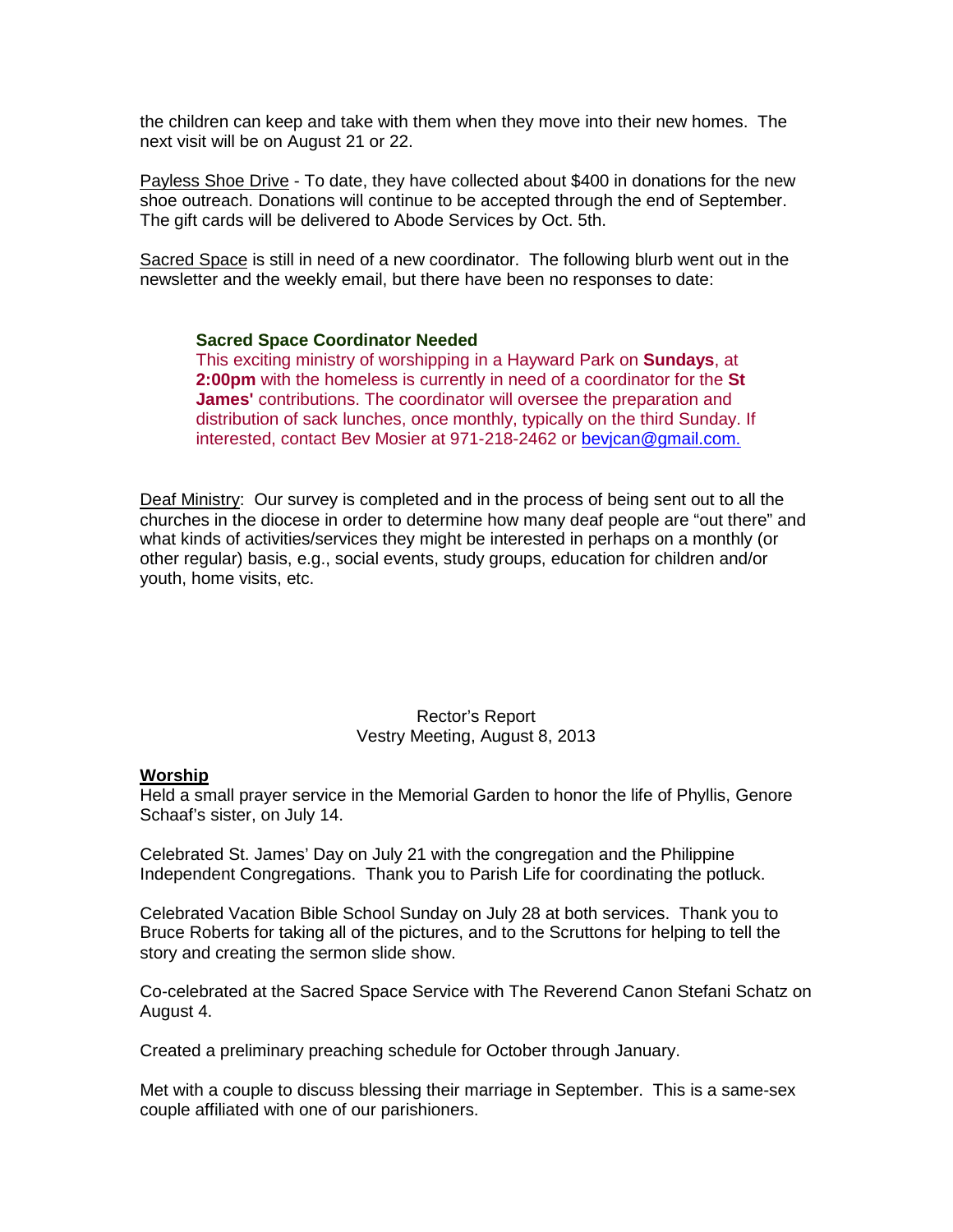Coordinated with Jim McLeod and Carol Cook to cover preaching and presiding in my absence.

Planned for Deacon Ken Parris' installation to take place on September 8. We will be welcoming the Reverend Carolyn Bolton, Archdeacon for the Diocese.

Began planning for baptisms in November. Anticipating 5-6 total. Working with 4 individual adults for potential confirmation/reception.

Worked with Ruth Poole and Bruce Roberts on the design of the new ambry and sanctus candle for the Little Church.

#### **Children & Youth**

Enjoyed a full week of Vacation Bible School. A million thanks to Jan Scrutton and ALL of the volunteers who helped pull it all together.

Spent a significant amount of time interviewing and discussing the Children, Teen and Family Minister position. Wrote to the Bishop with our plans, talked with the diocese about package structures, and reviewed applications. Along with Jan Scrutton and the Lead Team, interviewed Stephanie Green, who accepted our offer of employment and will begin on August 12.

Attended both of Anthony Prickett's saxophone concerts.

#### **Pastoral Care/Outreach**

Visited a non-active member who was at Stanford Hospital.

Ministered to a family who experienced a car accident.

Corresponded with a new member's family who was in an accident while traveling out of state.

Made several pastoral phone calls.

Visited Amos Muwonge who was admitted into Kaiser Hayward ICU.

#### **Welcoming/Evangelism**

Completed an all-parish mailing to announce our upcoming parish retreat on October 5. Communicated with Rob Moss some of our thoughts and ideas on what shape the day will take.

#### **Finance/Administration/Staff**

Processed all of the new hire material for Stephanie Green and announced her call to the parish.

Accepted the resignation of Art Gallardo and processed his termination paperwork effective 7/30. Made a couple of requests for him to return the key and have not heard back from him.

Obtained bids from three cleaning companies to clean the campus on an interim basis. Attended the meeting to discuss termite eradication.

#### **Other**

Will be on vacation from August 11 through September 2.

Participated in a conference call with the Standing Committee on August 1. Continuing with Spiritual Direction and meeting with my colleague group.